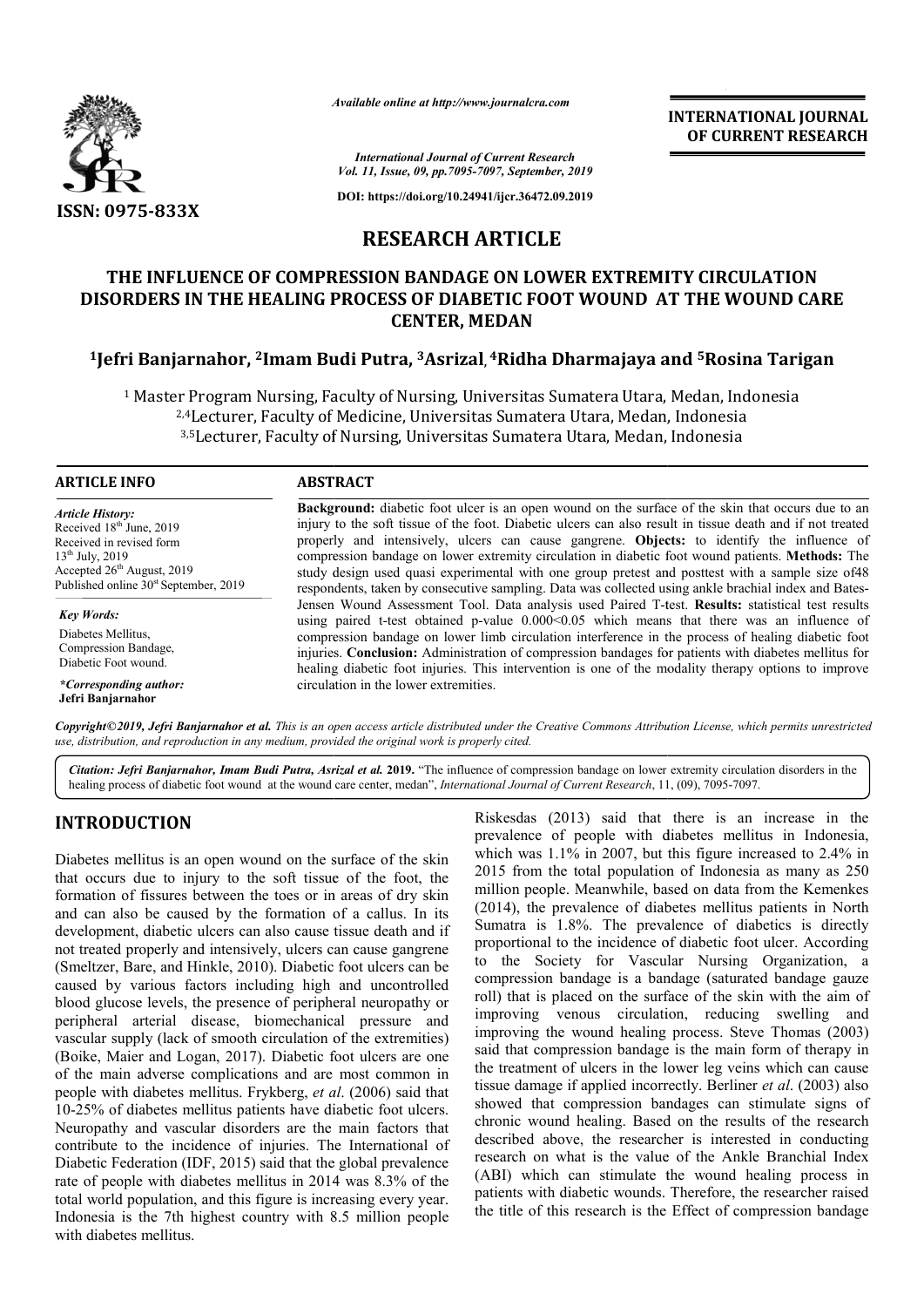on lower limb circulation in the wound healing process of patients with diabetic foot injuries.

# **MATERIALS AND METHODS**

This was quasi experiment with one group pretest posttest. The respondents were selected by consecutive sampling that amount 48.Inclusion criteria in this study were: 1) patients diagnosed with diabetic ulcers, 2) patients who routinely take diabetes medications prescribed by doctors, 3) are willing to be respondents and have never received the same intervention from researchers or other health professionals, 4) long suffered diabetesmellitus≤15 years, 5) able to communicate verbally well, have good hearing and vision.

While exclusion criteria include: 1) patients who have decreased consciousness during the study, 2) ulcers with clinical symptoms of infection, 3) ulcers resulting from malignancy, neoplastic lesions, radiotherapy, chemotherapy and immunosuppressive use or corticosteroid use, 4) Patients experiencing venous circulation disorders. Data was collected using Ankle Brachial Index (ABI) and Bates-Jensen Wound Assessment Tool. Analysis was to determine differences in the values of the ABI before treatment (pre-test) and after treatment (post-test) using a 2-difference test with statistical analysis of dependent t-test (paired t test) with a significance of  $p \le 0.05$ .

## **RESULTS**

able to communicate verbally well, have good hearing and vision. While exclusion criteria include: 1) patients who have decreased consciousness during the study, 2) ulcers with clinical symptoms of infection, 3) ulcers resulting from malignancy, neoplastic lesions, radiotherapy, chemotherapy and immunosuppressive use or corticosteroid use, 4) Patients experiencing venous circulation disorders. Data was collected using Ankle Brachial Index (ABI) and Bates-Jensen Wound Assessment Tool. Analysis was to determine differences in the values of the ABI before treatment (pre-test) and after treatment (post-test) using a 2-difference test with statistical analysis of dependent t-test (paired t test) with a significance of  $p \le 0.05$ .

## **RESULTS**

**Table 1. Percentage of Compression Bandage on Lower Extremity Circulation Disorders (n=48)**

| ABI (Ankle Brachial Index)      | compression bandage |               |      |               |  |
|---------------------------------|---------------------|---------------|------|---------------|--|
|                                 | pre                 |               | post |               |  |
|                                 |                     | $\frac{0}{0}$ |      | $\frac{0}{0}$ |  |
| Normal $(1.0-1.2 \text{ mmHg})$ | 02                  | 042           | 44   | 917           |  |
| Venous ulcer disorders          | 46                  | 95.8          | 04   | 08.3          |  |
| $(0.8-0.9$ mmHg)                |                     |               |      |               |  |
| Total                           | 48                  |               | 48   |               |  |

**Table 2. Percentage of Compression bandage Against the Process of Healing Diabetic Foot Injuries (n=48)**

| Bates Jensen Wound Assessment Tool | compression bandage |               |      |       |
|------------------------------------|---------------------|---------------|------|-------|
|                                    | pre                 |               | post |       |
|                                    |                     | $\frac{0}{0}$ |      | $\%$  |
| Score 1-13 : healthy tissue        | 04                  | 08.3          | 35   | 73 O  |
| Score 13-60 : wound regeneration   | 32                  | 66.7          | 09   | 18.7  |
| Score>60 : degeneration            | 12                  | 25.0          | 04   | 08.3  |
| Total                              | 48                  | 100 O         | 48   | 100 O |

**Table 3. The influence of compression bandage on lower extremity circulatory disorders in the process of healing diabetic foot injuries (n=48)**

| Compression<br>bandage | n  | Mean | Median | Min-Max       | <i>p</i> -value |
|------------------------|----|------|--------|---------------|-----------------|
| Pre-test               | 48 | 0.84 | 0.83   | $0.73 - 1.09$ | 0.000           |
| Post-test              | 48 | 0.95 | 0.92   | $0.75 - 1.18$ |                 |

Based on the calculation of ABI (Ankle Brachial Index) that prior to bandage the majority had venous ulcer disorders (0.8- 0.9 mmHg) as many as 46 people (95.8%), only 2 people (4.2%) with compression bandage in the normal category (1.0- 1.2 mmHg). After the compression bandage was performed, it showed that the majority of ABI values were in the normal category of 44 people (91.7%), and those with venous ulcer disorders were 4 people (8.3%). Based on the table above shows that the process of healing diabetic foot wounds by using the Bates Jensen Wound Assessment Tool that prior to bandage the majority compression with a score of 13-60: wound regeneration as many as 32 people (66.7%), minority score 1-13: healthy tissue as many as 4 people  $(8.3\%)$ .

After bandage the majority of healthy tissue compressed (score 1-13) as many as 35 people  $(73.0\%)$ , minority with a score  $> 60$ (degeneration) as many as 4 people (8.3%). Based on the table above shows that the mean value before the compression bandage is 0.84 and after being given a compression bandage is 0.95. The median value before the compression bandage (pre-test) is 0.83 and after being given a compression bandage (post-test) that is 0.92. Before being given a compression bandage the minimum value is 0.73 and a maximum of 1.09. After being given a compression bandage the minimum value is 0.75 and the maximum is 1.18. Statistical test results using paired t-test obtained p value =  $0,000 \le 0.05$  which means that there is an effect of compression bandage on impaired lower limb circulation in the process of healing diabetic foot injuries at the Asri Wound Care Center Medan.

## **DISCUSSION**

Based on the research results of lower extremity circulation in the process of wound healing using the calculation of ABI (Ankle Brachial Index) that prior to bandage the majority had venous ulcer disorders (0.8-0.9 mmHg) (95.8%), only 4.2 % with compression bandage in the normal category  $(1.0-1.2)$ mmHg). After compression, the majority of ABI values were normal (91.7%), and those with venous ulcer disorders were 8.3%. Study by Gibbs *et al*. (2013) in patients with type 2 diabetes without complications showed that there was a significant change in the value of ABI, where the exercise resulted in an increase in ABI value accompanied by a decrease in HbA1c and was shown to improve endothelial function so that blood flow to the peripheral better. Other studies by Sanchez *et al*. (2011) showed that in patients with Type 2 DM with peripheral arthery disease, after given exercise intervention and massage therapy, there was an improvement in arterial blood pressure and ABI values. The aim of exercise and massage therapy is the same as the goal of lower limb joint movement exercises, namely to improve blood circulation. Diabetic foot ulcers are a complication in patients with diabetes mellitus and are classified as chronic wounds that are difficult to heal.

Tissue damage that occurs in diabetic foot ulcers is caused by neurological (neuropathy) and vascular disorders in the legs.